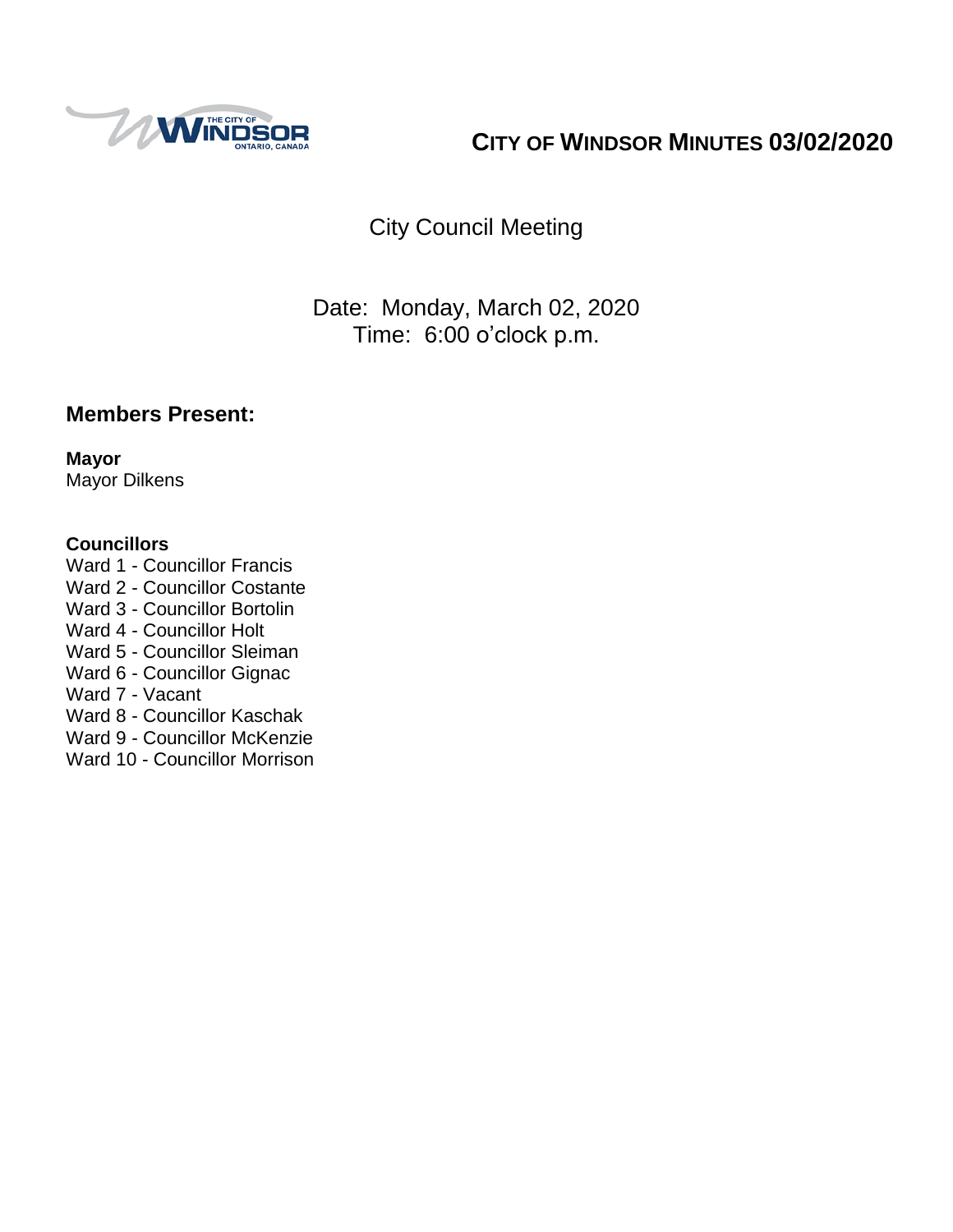### **1. ORDER OF BUSINESS**

### **2. CALL TO ORDER - Playing of the National Anthem**

Following the playing of the Canadian National Anthem, the Mayor calls the meeting to order at 6:08 o'clock p.m.

### **3. DISCLOSURE OF PECUNIARY INTEREST AND THE GENERAL NATURE THEREOF**

None disclosed.

## **4. ADOPTION OF THE MINUTES**

### **4.1. Adoption of the Special Meeting of Council minutes held January 27, 2020**

Moved by: Councillor Kaschak Seconded by: Councillor McKenzie

That the minutes of the Special Meeting of Council held January 27, 2020 **BE ADOPTED** as presented. Carried.

Report Number: SCM 84/2020

### **4.2. Adoption of the Windsor City Council meeting minutes held February 24, 2020**

Moved by: Councillor Kaschak Seconded by: Councillor McKenzie

That the minutes of the meeting of Council held February 24, 2020 **BE ADOPTED** as presented. Carried.

Report Number: SCM 83/2020

### **5. NOTICE OF PROCLAMATIONS**

"Windsor Lions Club's Pledge to Service Week" – March 19-24, 2020 "World Down Syndrome Day" – March 21, 2020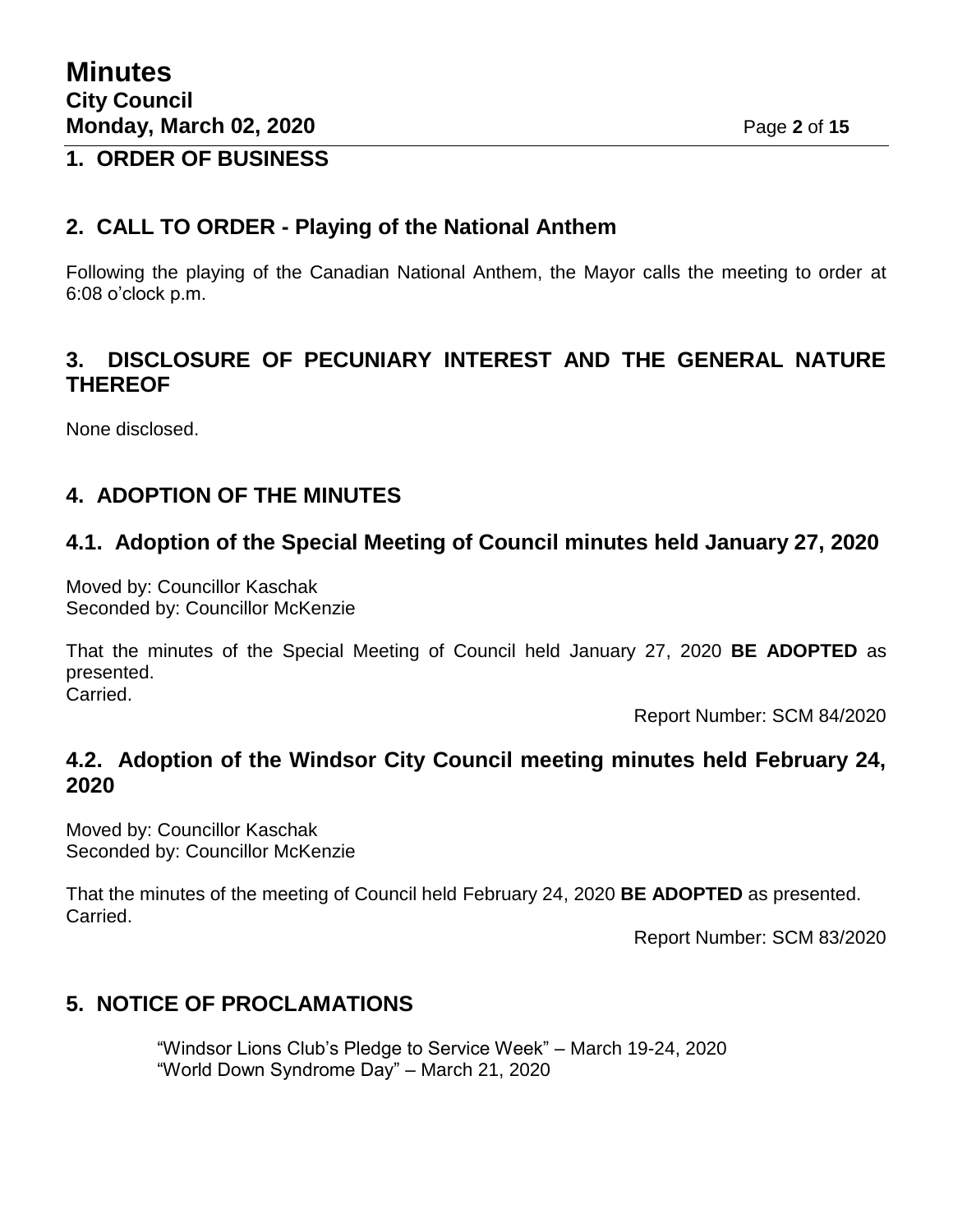#### **Flag Raising Ceremony:**

"Windsor Lions Club's Pledge to Service Week" – March 19-24, 2020 "Pakistan National Day" – March 29, 2020

#### **6. COMMITTEE OF THE WHOLE**

Moved by: Councillor Morrison Seconded by: Councillor Sleiman

That Council do now rise and move into Committee of the Whole with the Mayor presiding for the purpose of dealing with:

- (a) communication items;
- (b) consent agenda;
- (c) hearing requests for deferrals, referrals and/or withdrawals of any items of business;
- (d) hearing presentations and delegations;
- (e) consideration of business items;
- (f) consideration of Committee reports:
	- (i) **Report of Special In-Camera Meeting or other Committee as may be held prior to Council** (if scheduled); and

(g) consideration of by-law No. 31-2020 through 36-2020 (inclusive). Carried.

### **7. COMMUNICATIONS INFORMATION PACKAGE**

#### **7.1. Correspondence for Monday, March 2, 2020**

Moved by: Councillor Bortolin Seconded by: Councillor Costante

Decision Number: CR107/2020

That the following Communication Items 7.1.1 through 7.1.4 inclusive as set forth in the Council Agenda **BE REFERRED** as noted:

| No.   | Sender                   | Subject                                     |  |
|-------|--------------------------|---------------------------------------------|--|
| 7.1.1 | <b>Windsor Utilities</b> | 2019 City of Windsor Drinking Water Systems |  |
|       | Commission               | <b>Annual Report</b>                        |  |
|       |                          | <b>City Engineer</b>                        |  |
|       |                          | EI2020                                      |  |
|       |                          | Note & File                                 |  |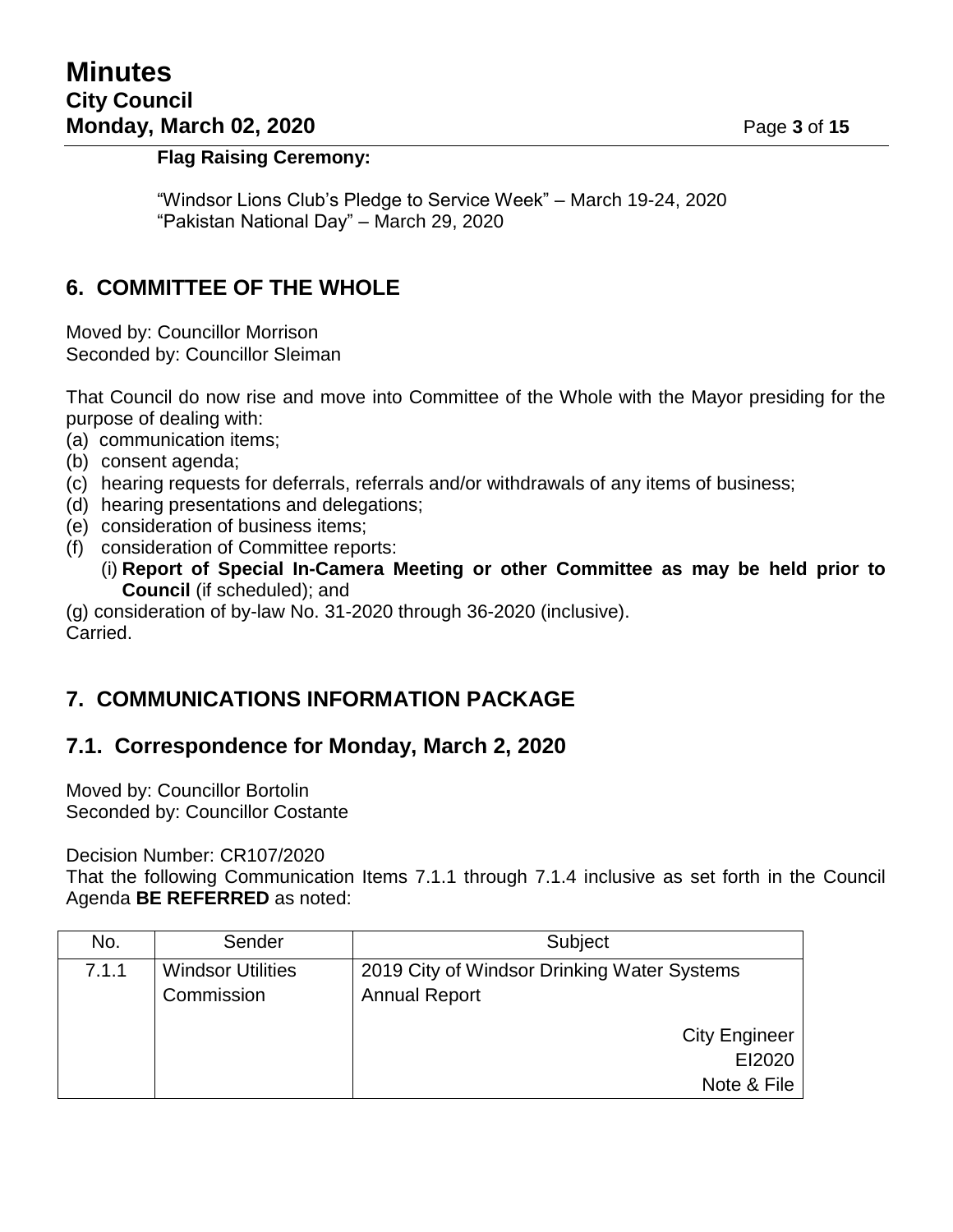# **Minutes City Council Monday, March 02, 2020 Page 4 of 15**

| No.   | Sender                  | Subject                                                        |  |
|-------|-------------------------|----------------------------------------------------------------|--|
| 7.1.2 | Manager of Urban        | Site Plan Approval, St. Clair Rhodes Development               |  |
|       | Design                  | Corp, 1247 Riverside Drive East, proposed 4 storey             |  |
|       |                         | development with 3 floors office and 4 <sup>th</sup> floor 4   |  |
|       |                         | condo units including 126 parking spaces                       |  |
|       |                         | ZS/13745                                                       |  |
|       |                         | Note & File                                                    |  |
| 7.1.3 | Manager of Urban        | Site Plan Approval, Dan Amicone, Architecttura Inc,            |  |
|       | Design                  | 1975 Provincial Road, proposed new 45M2 one                    |  |
|       |                         | storey building addition including 5 new parking and           |  |
|       |                         | 1 loading space                                                |  |
|       |                         | ZS/13749                                                       |  |
|       |                         | Note & File                                                    |  |
| 7.1.4 | Committee of            | Applications to be heard by the Committee of                   |  |
|       | Adjustment/Consent      | Adjustment/Consent Authority, Thursday, March 5,               |  |
|       | <b>Authority Agenda</b> | 2020, 3:30 p.m., Room 204, 2 <sup>nd</sup> floor, Windsor City |  |
|       | Record                  | Hall, 350 City Hall Square West                                |  |
|       |                         | ZC2020                                                         |  |
|       |                         | Note & File                                                    |  |

Carried.

Report Number: CMC 5/2020

## **7.2. Response to Council Question CQ 2-2020 - Report on Options for 400 Erie St. E. in Regards to Issues Related to Parking - Ward 3**

Moved by: Councillor Bortolin Seconded by: Councillor Gignac

Decision Number: CR108/2020

That the report of the Technologist III dated February 12, 2020 entitled "Response to Council Question CQ2-2020 – Report on Options for 400 Erie St. E. in Regards to Issues Related to Parking" **BE RECEIVED** for information; and further,

That parking **BE ALLOWED** on the west side of Mercer Street year-round; and,

That the proponent **BE ALLOWED** to create parking on the interior of their property subject to a Site Plan approval; and,

That parking **BE ALLOWED** as is along Broadhead Street on the north end of their property, status quo without an encroachment agreement; and,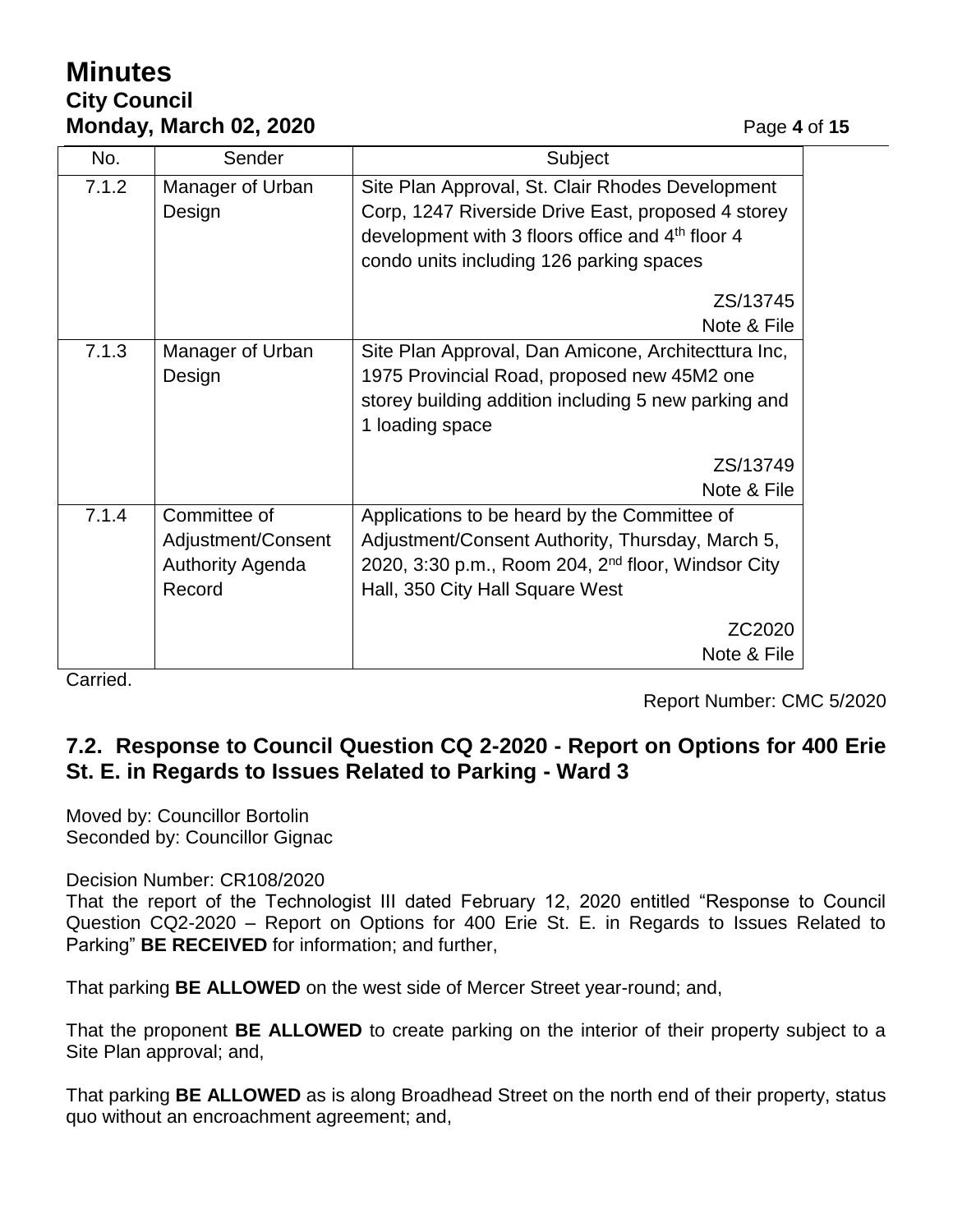## **Minutes City Council Monday, March 02, 2020 Page 5** of 15

That 3 parallel parking spots **BE ALLOWED** to exist on the east side of Mercer Street within the 1980 grandfather encroachment agreement in place, and that **THERE BE NO REQUIREMENT** to build up the curb on the east side of Mercer Street. Carried.

> Report Number: C 26/2020 Clerk's File: ST2020

## **8. CONSENT AGENDA**

### **8.1.** *Development Charges Act* **Changes - City Wide**

Moved by: Councillor Francis Seconded by: Councillor Gignac

#### Decision Number: CR109/2020

That City Council **APPROVE**, pending provincial regulations, the following recommendations in order to address the impacts of the new Bill 108 *Development Charges Act* changes that came into effect on January 1, 2020:

- 1. As permitted under Section 26.2 (3) of the *Development Charges Act (*DCA) (as amended), that City Council **AUTHORIZE** the Chief Financial Officer and City Treasurer to apply an annual interest rate charge equal to the greater of the Statistics Canada Building Construction Price Index Non-Residential (annual change as at 2nd quarter) plus one percent (1%) or the Bank of Canada Rate as at June  $30<sup>th</sup>$  of each year plus one percent (1%) to any "frozen" development charges payable with said amounts to be calculated as of the date on which a Site Plan Approval application is deemed complete or, if no Site Plan Approval application is made, the date at which a Zoning By-Law Amendment application for the development is deemed complete and **FURTHER** that said interest charges be applied on or after January 1, 2020 up to the date of payment so as to mitigate the cost impacts to the municipality with a goal of achieving revenue neutrality as compared to the previous DCA regime and;
- 2. As permitted under Section 26.1 (7) of the DCA, that City Council **AUTHORIZE** the Chief Financial Officer and City Treasurer to apply the following annual interest rate charges to any mandatory deferred DC fees (for rental housing, institutional development and non-profit housing development), payable in installments, in accordance with the *Development Charges Act* Section 26.1 (7) for any development charges that become payable on or after January 1, 2020:
	- a. For development applications that provide financial security in a form of a letter of credit, interest charges will be applied equal to the greater of the Statistics Canada Building Construction Price Index Non-Residential (annual change as at 2nd quarter) plus one percent (1%) or the Bank of Canada Rate as at June  $30<sup>th</sup>$  of each year plus one percent (1%) from the date the development charges would have been payable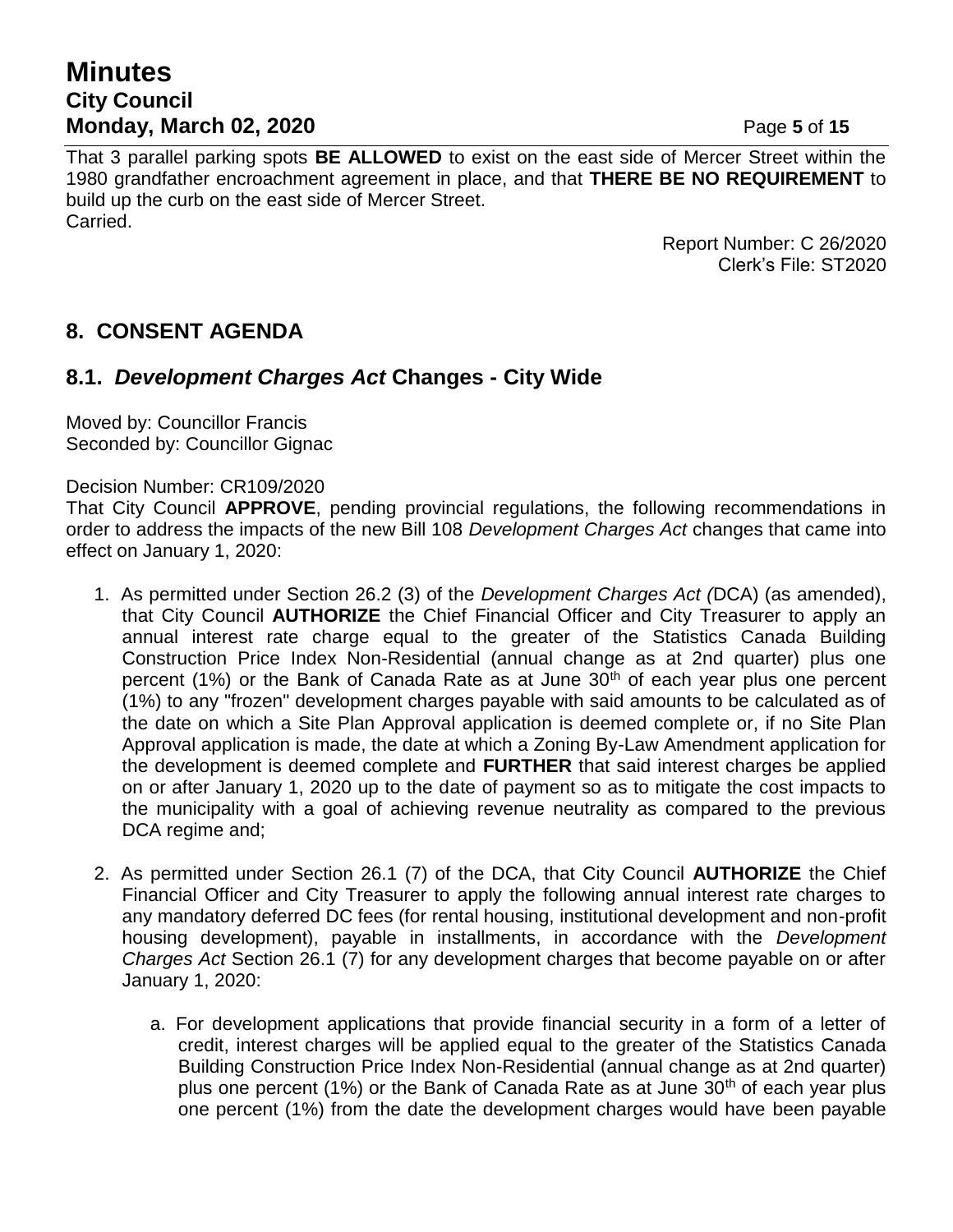# **Minutes City Council Monday, March 02, 2020 Page 6** of 15

under Section 26 of the *Development Charges Act* (i.e. issuance of building permit) up to the date the instalment is paid.

- b. For development applications that have not provided financial security in the form of a letter of credit, interest charges will be applied equal to the greater of the Statistics Canada Building Construction Price Index Non-Residential (annual change as at second quarter) plus five percent (5%) or the Bank of Canada Rate as at June  $30<sup>th</sup>$  of each year plus five percent (5%) from the date the development charges would have been payable under Section 26 of the *Development Charges Act* (i.e. issuance of building permit) up to the date the instalment is paid and;
- 3. That City Council **AUTHORIZE** the Chief Administrative Officer and City Clerk to execute any other necessary agreements, acceptable in form to the City Solicitor, in technical content to the Chief Building Official, and in financial content to the Chief Financial Officer and City Treasurer or take any other necessary actions related to the administration of the Development Charges By-law and requirements of Bill 108, as deemed appropriate to protect the City's financial interests including a review of the City's Development Charges By-law policies and;

4. That Administration **CONTINUE TO** collaborate with municipal associations and provide feedback to ensure revenue neutrality is preserved and other related risks are mitigated. Carried.

> Report Number: C 11/2020 Clerk's File: GPL/3905

### **8.2. Revised Emergency Response Plan and By-law - City Wide**

Moved by: Councillor Francis Seconded by: Councillor Gignac

Decision Number: CR110/2020

That City Council **APPROVE** the revised Emergency Response Plan for the City of Windsor and amend By-Law #98-2005; and,

That City Council **DELEGATES AUTHORITY** to the CAO to appoint the co-chairs of the Emergency Management Program Committee. Carried.

> Report Number: C 213/2019 Clerk's File: SWE/3069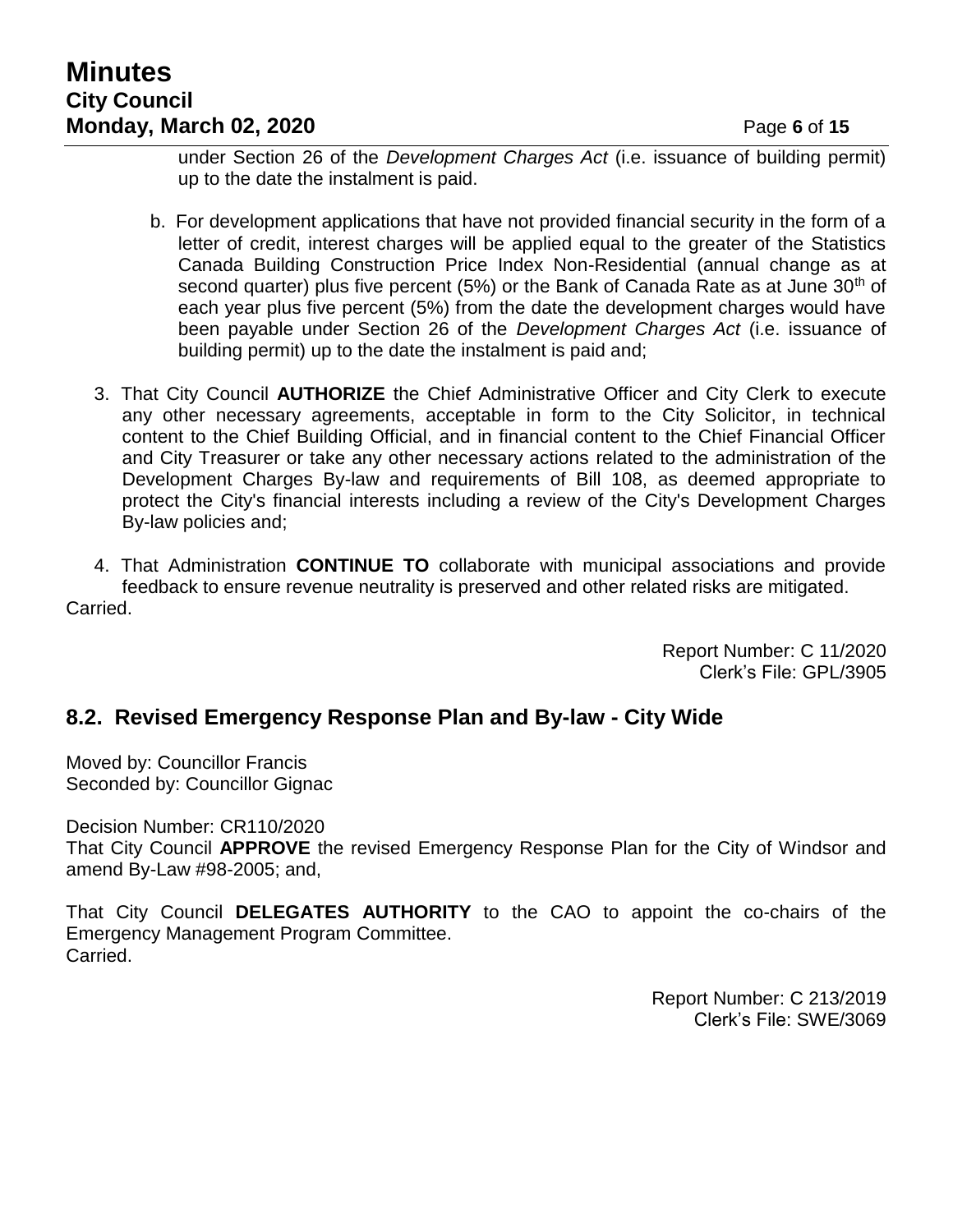### **8.3. Riverside Minor Baseball Parking Lot Improvements Tender 12-20**

Moved by: Councillor Francis Seconded by: Councillor Gignac

#### Decision Number: CR111/2020

That Council **APPROVE** a pre-commitment of funds in the amount of \$200,000 from Parking Lot Capital Upgrades PFO-013-12 in 2022 in order to complete the Riverside Baseball Parking Lot Project; and further,

That the Chief Administrative Officer **APPROVE** the Construction of the parking lot at Riverside Minor Baseball Park as per Tender No. 12-20 in the amount of \$342,104.35 (plus HST), submitted by Total Source Contracting; and further,

That the CAO and the City Clerk **BE AUTHORIZED** to sign a contract with Total Source Contracting as per Tender No. 12-20 in the amount of \$342,104.35 (plus HST) satisfactory in form to the City Solicitor, in technical content to the Corporate Leader of Parks, Recreation & Culture and Facilities and in financial content to the City Treasurer and Chief Financial Officer; and further,

That the Chief Administrative Officer and City Clerk **BE AUTHORIZED** to sign all agreements or contracts with successful vendors / proponents / bidders relating to work on the Riverside Minor Baseball Park approved projects so long as they are within the approved budget, satisfactory in technical content for all projects to the Corporate Leader for Parks, Recreation & Culture and Facilities, in financial content to the City Treasurer, and in legal form to the City Solicitor. Carried.

> Report Number: C 28/2020 Clerk's File: SR/13742

### **9. REQUEST FOR DEFERRALS, REFERRALS AND/OR WITHDRAWALS**

None requested.

### **10. PRESENTATIONS AND DELEGATIONS (5 Minute maximum per delegate)**

#### **10.1. ERCA-At-A-Glance and 2019 Annual Report**

#### **Richard Wyma, General Manager/Secretary-Treasurer, Essex Region Conservation Authority (ERCA)**

Richard Wyma, General Manager/Secretary-Treasurer, Essex Region Conservation Authority (ERCA), appears before Council to provide an overview of their 2019 Annual Report, including its mission, highlights, upcoming strategic initiatives, and the annual budget along with the city's contribution towards that budget.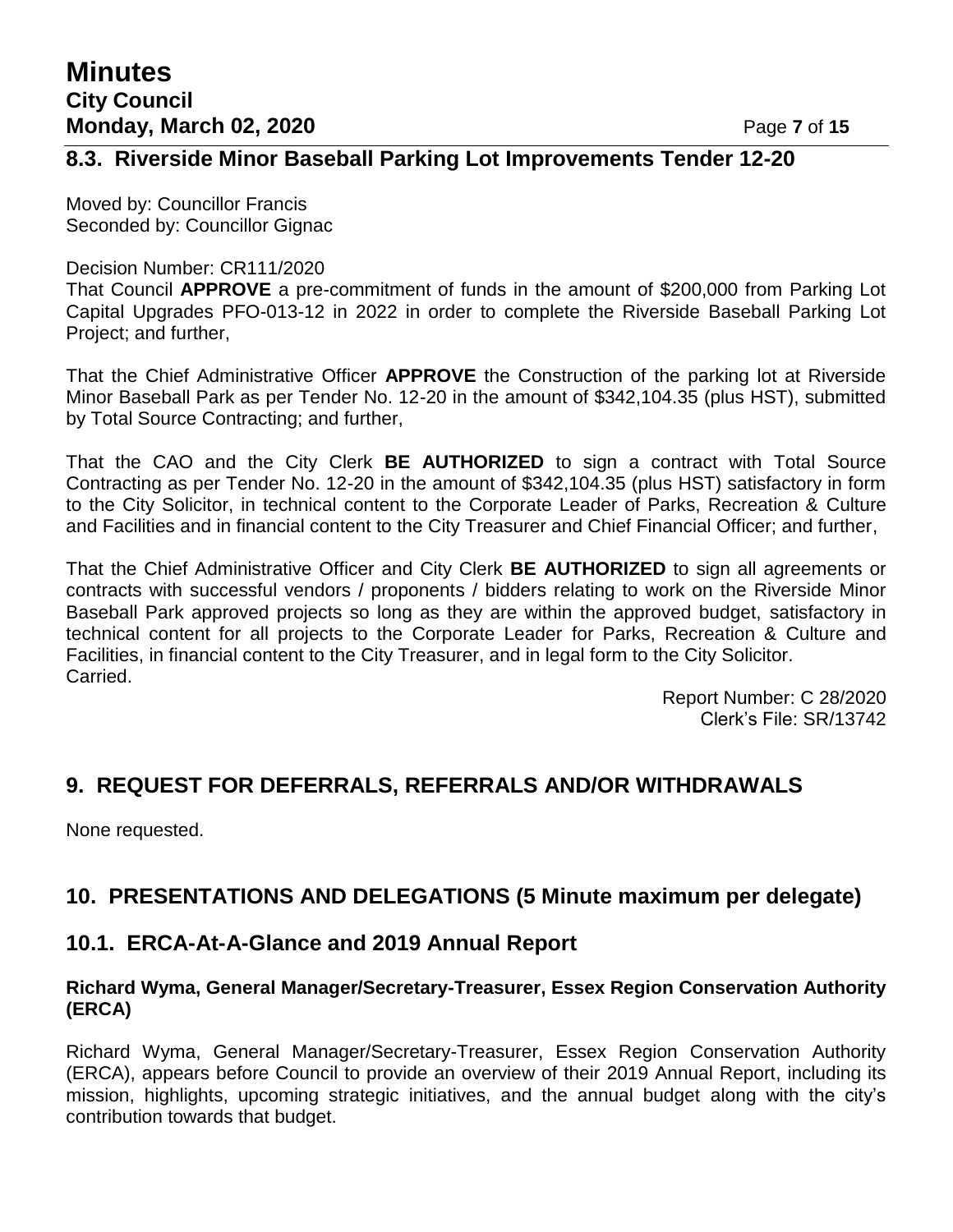## **Minutes City Council Monday, March 02, 2020 Page 8** of 15

Moved by: Councillor McKenzie Seconded by: Councillor Gignac

Decision Number: CR113/2020

That the Essex Region Conservation Authority (ERCA) At-A-Glance and 2019 Annual Report and Presentation by Richard Wyma, General Manager/Secretary-Treasurer **BE RECEIVED** for information.

Carried.

Report Number: SCM 62/2020 Clerk's File: EI/13741

#### **8.4. Windsor Deep Energy Efficiency Retrofit Program**

#### **Peter Garforth, Garforth International llc, Energy Productivity Solutions**

Peter Garforth, Garforth International llc, Energy Productivity Solutions, appears before Council and is available for questions regarding the "Windsor Residential Deep Energy Efficiency Retrofit Program."

Moved by: Councillor McKenzie Seconded by: Councillor Morrison

Decision Number: CR112/2020 ETPS 737

- 1. That the report of the Community Energy Plan Administrator dated January 3, 2020 entitled Windsor Residential Deep Energy Efficiency Retrofit Program **BE RECEIVED** for information.
- 2. That City Council **RECEIVE** the attached Final Report of the Project Working Team led by Garforth International LLC: City of Windsor Residential Deep Energy Efficiency Retrofit Program.
- 3. That Administration **REPORT BACK** with a detailed review of corporate risks, benefits, grant opportunities and other relevant program details for Council's consideration prior to the development of Windsor's Residential Deep Energy Efficiency Retrofit (R-DEER) Business Plan.

Carried.

Report Number: SCM 63/2020 & S 1/2020 Clerk's File: EI/10822

## **11. REGULAR BUSINESS ITEMS (Non-Consent Items)**

None.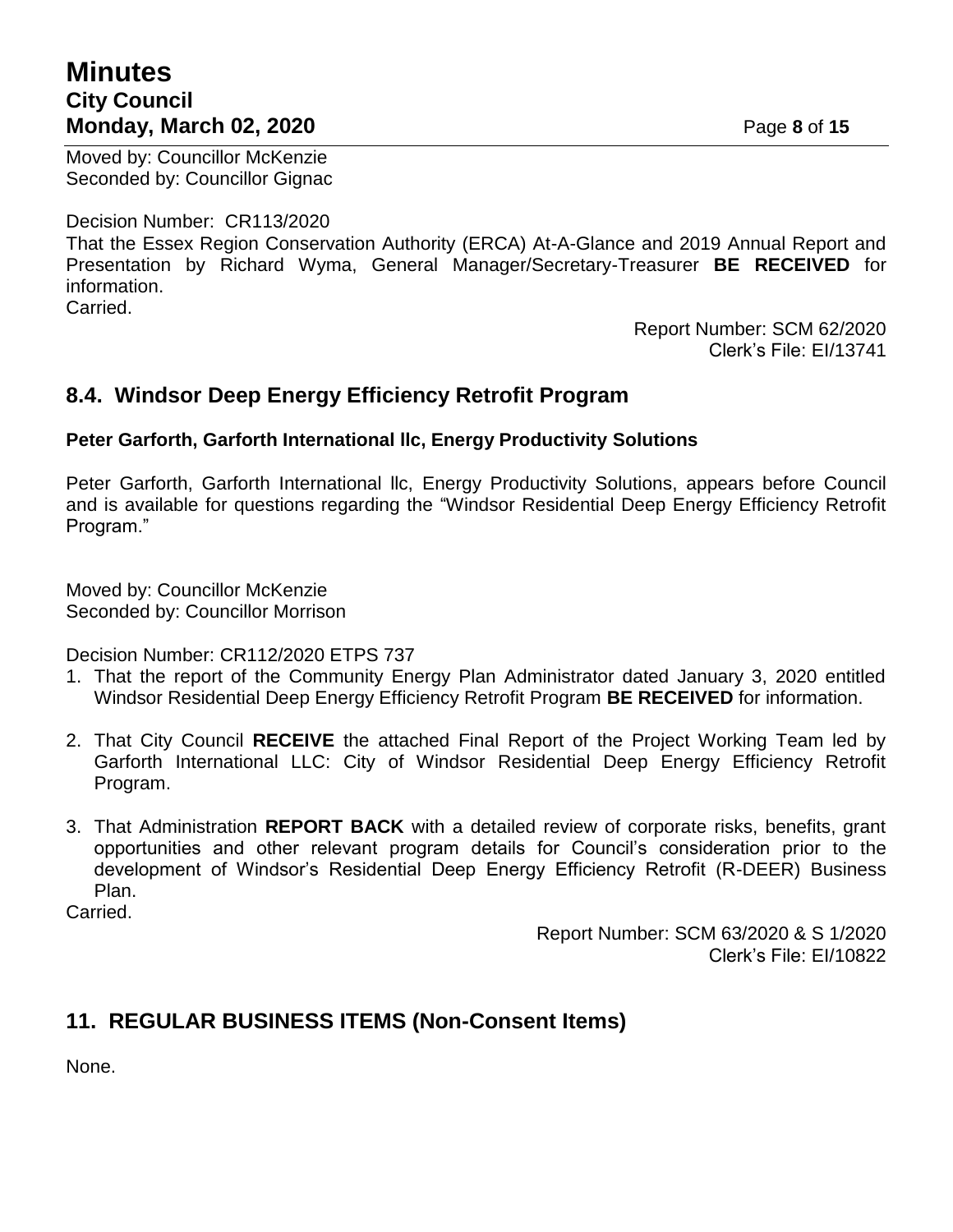### **12. CONSIDERATION OF COMMITTEE REPORTS**

#### **12.1. (i) Report of the Special In-Camera meeting or other Committee as may be held prior to Council**

Moved by: Councillor McKenzie Seconded by: Councillor Morrison

Decision Number: CR114/2020 That the report of the In Camera meeting held March 2, 2020 **BE ADOPTED** as presented. Carried.

Clerk's File: ACO2020

### **13. BY-LAWS (First and Second Reading)**

Moved by: Councillor Sleiman Seconded by: Councillor Bortolin

That the following By-laws No. 31-2020 through 36-2020 (inclusive) be introduced and read a first and second time:

**31-2020** A BY-LAW TO FURTHER AMEND BY-LAW NUMBER 8600 CITED AS THE "CITY OF WINDSOR ZONING BY-LAW" authorized by CR401/2003, CR274/2006 & CR223/2009, adopted June 16, 2003, May 29, 2006 & June 15, 2009.

**32-2020** A BY-LAW TO PROVIDE THAT PART-LOT CONTROL SHALL NOT APPLY TO CERTAIN LAND THAT IS WITHIN PLAN OF SUBDIVISION 12M-664 IN THE CITY OF WINDSOR authorized by By-law 139-2013, adopted August 26, 2013.

**33-2020** A BY-LAW TO AMEND BY-LAW 49-2018, BEING A BY-LAW RESPECTING THE ISSUANCE OF VARIOUS PERMITS AND THE SCHEDULING OF INSPECTIONS authorized by B 55/2020, adopted January 27, 2020.

**34-2020** A BY-LAW TO PRESCRIBE A TARIFF OF FEES FOR THE PROCESSING OF PLANNING APPLICATIONS authorized by B 55/2020, adopted January 27, 2020.

**35-2020** A BY-LAW TO AMEND BY-LAW NUMBER 392-2002, BEING A BY-LAW TO ESTABLISH AND REQUIRE PAYMENT OF FEES AND CHARGES authorized by B 55/2020, adopted January 27, 2020.

**36-2020** A BY-LAW TO CONFIRM PROCEEDINGS OF THE COUNCIL OF THE CORPORATION OF THE CITY OF WINDSOR AT ITS MEETING HELD ON THE 2nd DAY OF MARCH, 2020. Carried.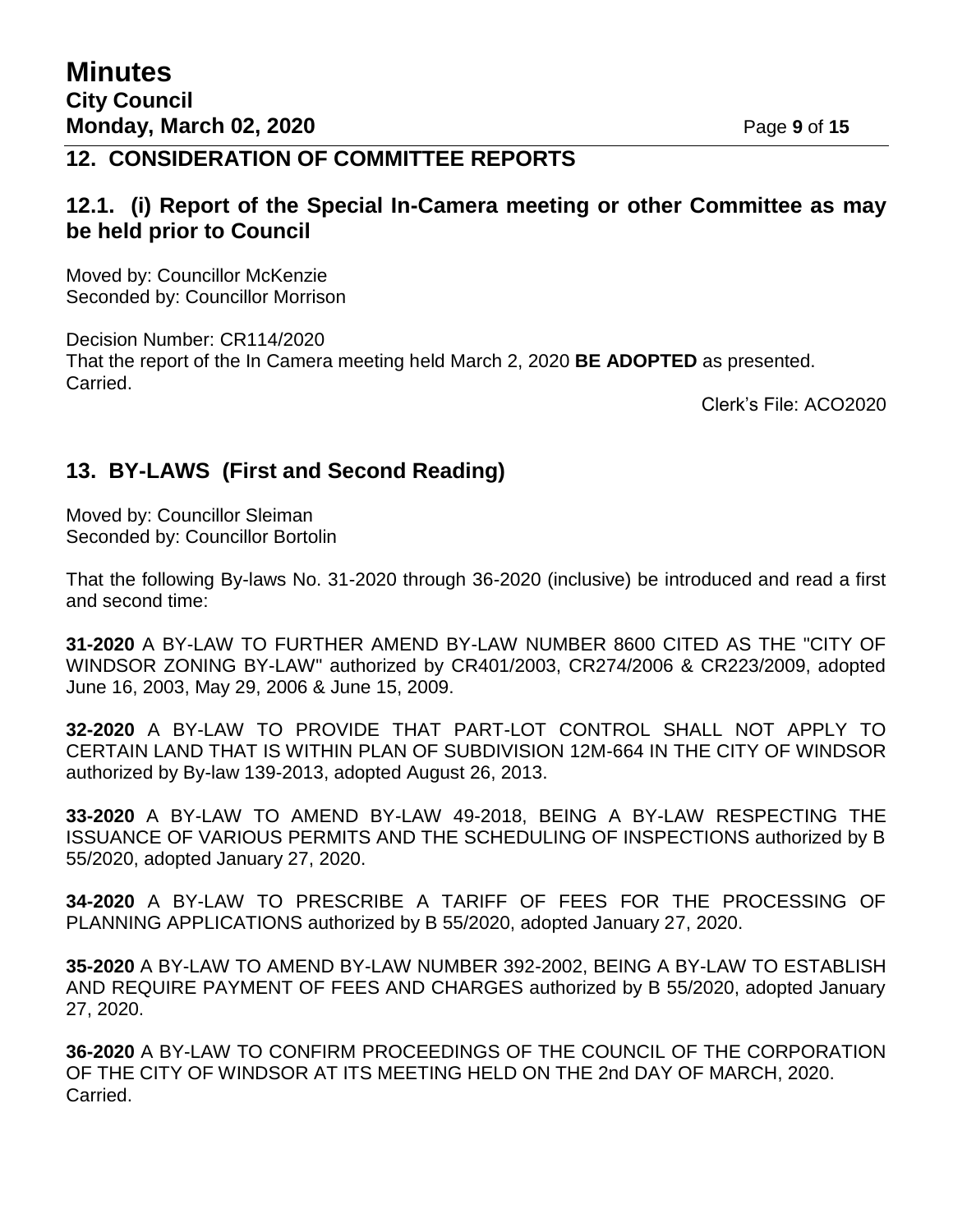### **14. MOVE BACK INTO FORMAL SESSION**

Moved by: Councillor Costante Seconded by: Councillor Francis

That the Committee of the Whole does now rise and report to Council respecting the business items considered by the Committee:

- 1) Communication Items (as amended)
- 2) Consent Agenda (as presented)
- 3) Items Deferred Items Referred
- 4) Consideration of the Balance of Business Items (as presented)
- 5) Committee Reports (as presented)
- 6) By-laws given first and second readings (as presented)

Carried.

## **15. NOTICES OF MOTION**

None presented.

## **16. THIRD AND FINAL READING OF THE BY-LAWS**

Moved by: Councillor Gignac Seconded by: Councillor Holt

That the By-laws No. 31-2020 through 36-2020 having been read a first and second time be now read a third time and finally passed and that the Mayor and Clerk **BE AUTHORIZED** to sign and seal the same notwithstanding any contrary provision of the Council. Carried.

### **17. PETITIONS**

None presented.

## **18. QUESTION PERIOD**

### **18.3. CQ 5-2020**

Moved by: Councillor Morrison Seconded by: Councillor Sleiman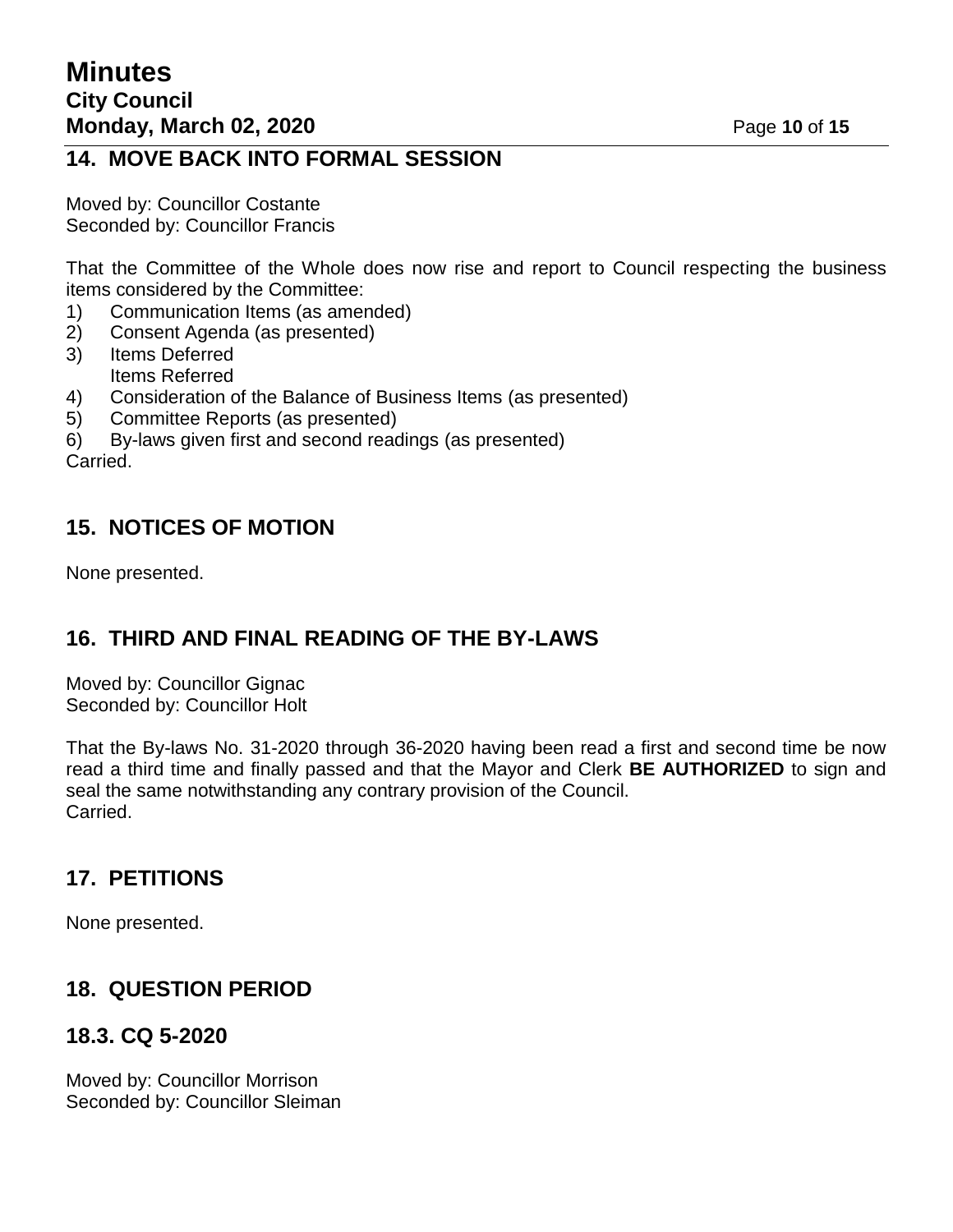## **Minutes City Council Monday, March 02, 2020 Page 11 of 15**

Decision Number: CR115/2020

That the following Council Question by Councillor Costante **BE APPROVED,** and that Administration **BE DIRECTED** to proceed with the necessary actions to respond to the Council Question in the form of a written report, consistent with Council's instructions, and in accordance with Section 17.1 of the Procedure By-law 98-2011:

#### CQ 5-2020:

#### **Assigned to City Engineer**

Asks that administration investigate and report back on the possibility of increasing the number of on-street Paid for Parking spots in the Wyandotte West business area, particularly in the first areas north and south of Wyandotte in place of residential permitted locations. The report shall include an analysis on projected revenues and the effects of lost residential spots.

Carried.

Clerk's File: ST2020

## **18.4. CQ 6-2020**

Moved by: Councillor Morrison Seconded by: Councillor Sleiman

Decision Number: CR116/2020

That the following Council Question by Councillor Holt **BE APPROVED**, and that Administration **BE DIRECTED** to proceed with the necessary actions to respond to the Council Question in the form of a written report, consistent with Council's instructions, and in accordance with Section 17.1 of the Procedure By-law 98-2011:

#### CQ 6-2020:

#### **Assigned to City Engineer**

Asks that administration report back to Council on the merits of allowing new residential parking permit areas within the city and what the process should be with regards to requesting new locations and conditions to be met for approval.

Carried.

Clerk's File: ST2020

## **18.5. CQ 7-2020**

Moved by: Councillor Morrison Seconded by: Councillor Sleiman

Decision Number: CR117/2020

That the following Council Question by Councillor Kaschak **BE APPROVED**, and that Administration **BE DIRECTED** to proceed with the necessary actions to respond to the Council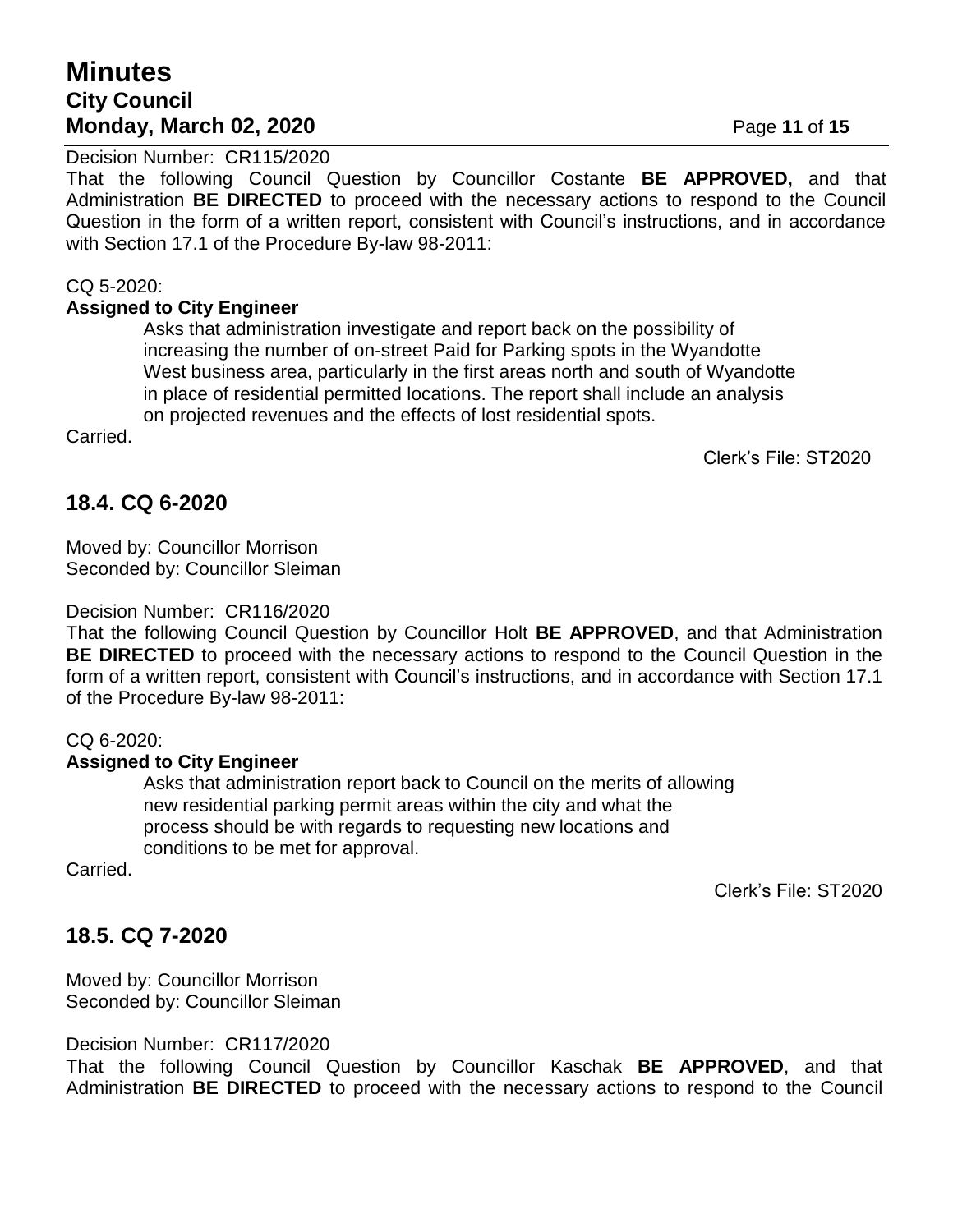## **Minutes City Council Monday, March 02, 2020 Page 12 of 15**

Question in the form of a written report, consistent with Council's instructions, and in accordance with Section 17.1 of the Procedure By-law 98-2011:

#### CQ 7-2020:

#### **Assigned to City Engineer**

Asks that if Council decides to move forward with reducing the speed limit to 40 km/h on all city residential streets, that administration advise of the timelines and cost to implement this across the city.

Carried.

Clerk's File: ST2020

# **21. ADJOURNMENT**

Moved by: Councillor Bortolin Seconded by: Councillor Costante

That this Council meeting stand adjourned until the next regular meeting of Council or at the call of the Mayor. Carried.

Accordingly, the meeting is adjourned at 6:38 o'clock p.m.

Mayor

**City Clerk**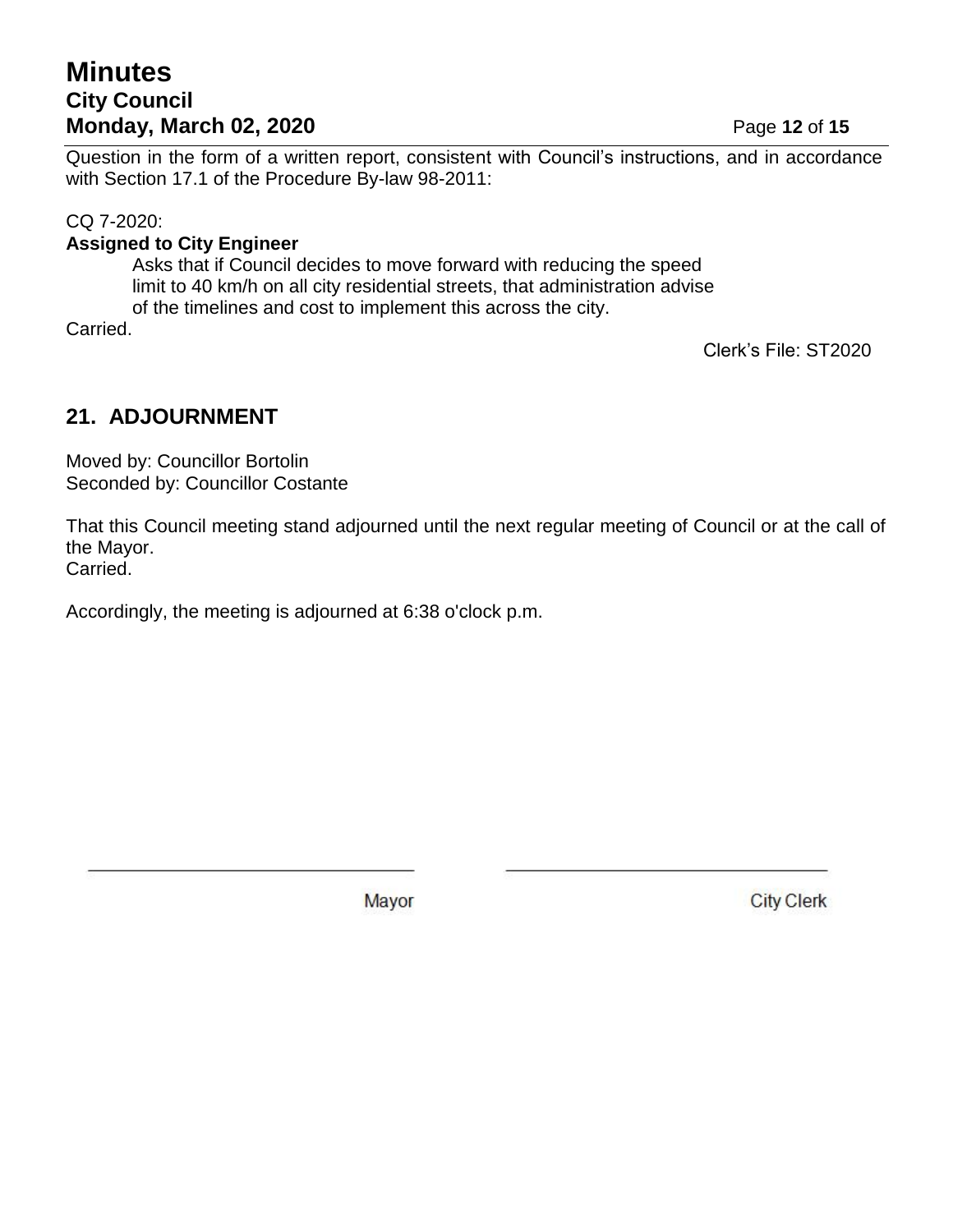Adopted by Council at its meeting held March 2, 2020 (CR114/2020) VC/bm

#### **SPECIAL MEETING OF COUNCIL – IN CAMERA March 2, 2020**

#### **Meeting called to order at: 5:36 p.m.**

#### **Members in Attendance:**

Mayor D. Dilkens Councillor F. Francis Councillor F. Costante Councillor C. Holt Councillor R. Bortolin Councillor G. Kaschak Councillor J. Gignac Councillor K. McKenzie Councillor J. Morrison Councillor E. Sleiman

#### **Also in attendance:**

- O. Colucci, Chief Administrative Officer
- J. Payne, Community Development and Health Commissioner and Corporate Leader Social Development, Health, Recreation and Culture
- M. Winterton, City Engineer and Corporate Leader Environmental Protection and **Transportation**
- V. Critchley, City Clerk/Licence Commissioner and Corporate Leader Public Engagement and Human Resources
- J. Mancina, Chief Financial Officer/City Treasurer and Corporate Leader Finance and Technology
- S. Askin-Hager, City Solicitor and Corporate Leader Economic Development and Public Safety
- J. Wilson, Corporate Leader, Parks, Facilities, Recreation and Culture
- A. Teliszewsky, Mayor's Chief of Staff
- P. Brode, Senior Legal Counsel (Item 5)

**Verbal Motion is presented by Councillor Gignac, seconded by Councillor McKenzie, that Rule 3.3 (c) of the** *Procedure By-law, 98-2011,* **BE WAIVED to add the following Agenda items:**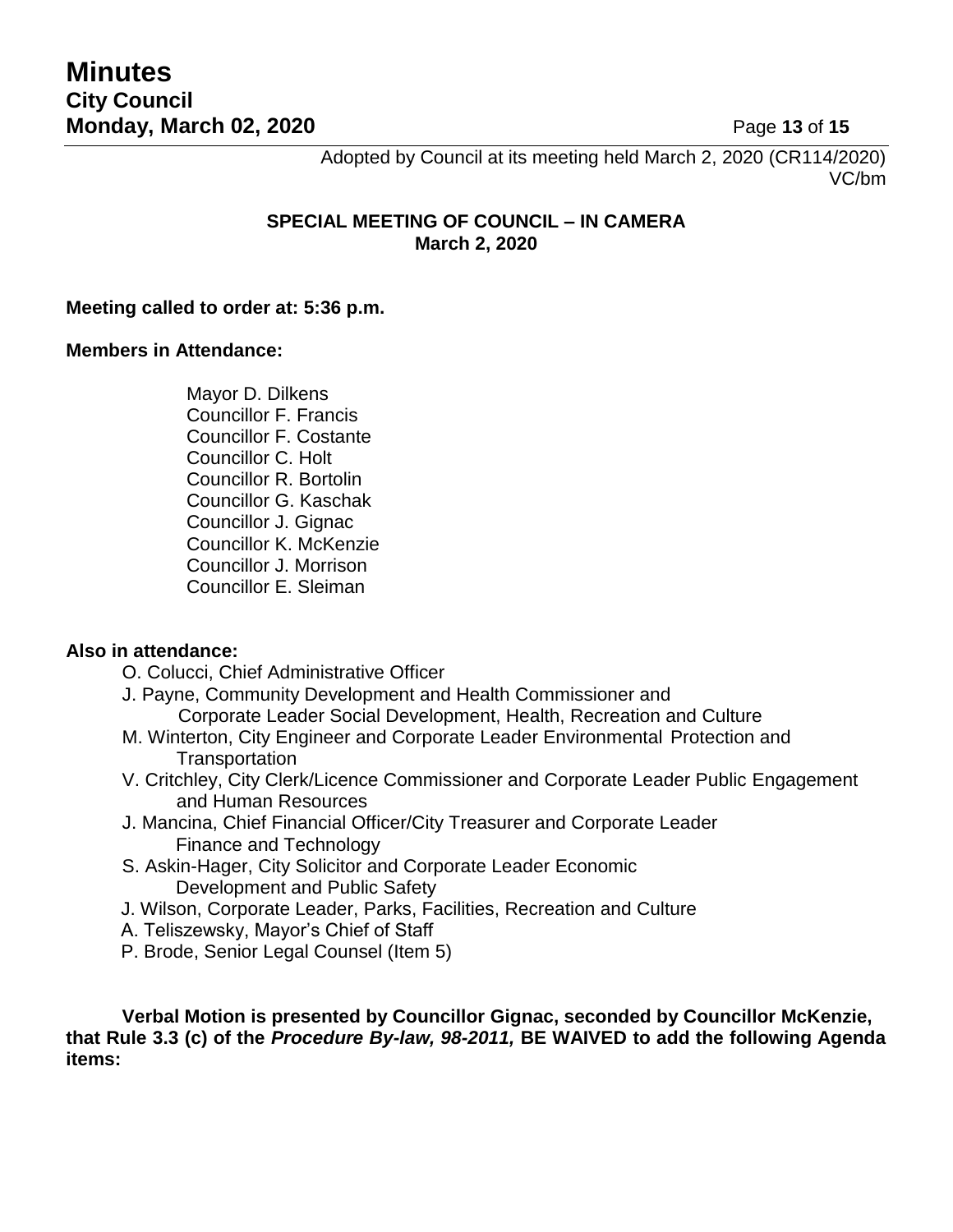## **Minutes City Council Monday, March 02, 2020 Page 14 of 15**

### **5. Property Matter – proposed/pending acquisition of land**

**Motion Carried.**

**Verbal Motion is presented by Councillor Gignac, seconded by Councillor McKenzie, to move in Camera for discussion of the following item(s):**

| <b>Item</b><br>No. | <b>Subject</b>                                                                  | <b>Section - Pursuant to</b><br>Municipal Act, 2001, as<br>amended |
|--------------------|---------------------------------------------------------------------------------|--------------------------------------------------------------------|
| 1.                 | Personal matter – about an<br>identifiable individual                           | 239(2)(b)                                                          |
| 2.                 | Legal matter – litigation update                                                | 2 3 9 ( 2 ) ( e ) ( f )                                            |
| 3.                 | Personal matter - labour<br>negotiations update - verbal report                 | 239(2)(d)                                                          |
| 4.                 | Personal matter - labour<br>negotiations update – verbal report                 | 239(2)(d)                                                          |
| 5.                 | Property matter – proposed/pending<br>acquisition of land - ADDED at<br>meeting | 239(2)(c)                                                          |

**Motion Carried.**

#### **Declarations of Pecuniary Interest:**

None declared.

**Discussion on the items of business. (Items 1, 2, 3, 4, and 5)**

**Verbal Motion is presented by Councillor Kaschak, seconded by Councillor Sleiman, to move back into public session.**

**Motion Carried.**